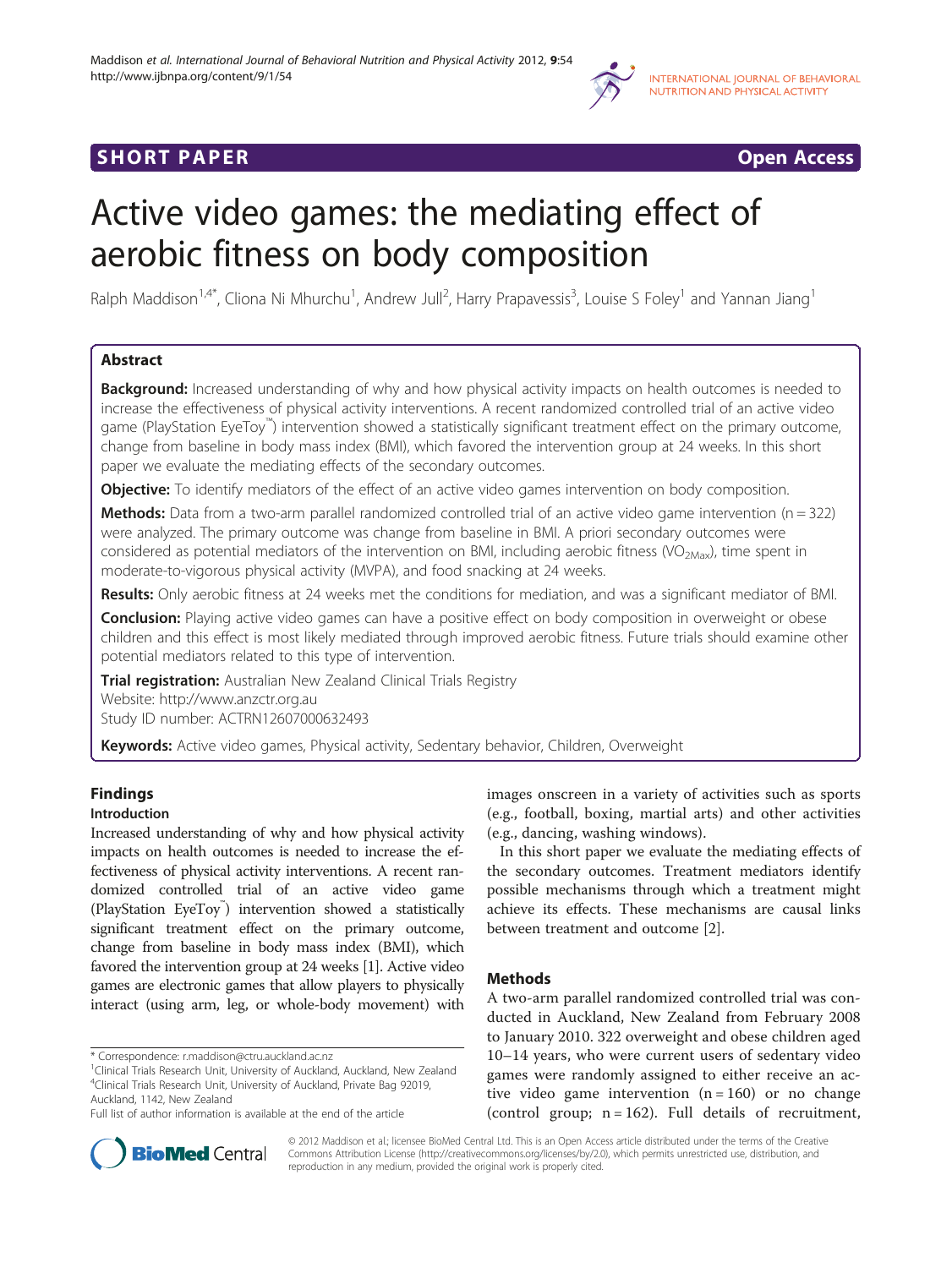participant flow through the study and measures have been published elsewhere [1,3].

In brief, participants were recruited through schools and various community locations in Auckland city. Eligible participants were aged 10–14 years, overweight or obese (according to the International Obesity Task Force international cut-offs for child obesity) [4], and owned a PlayStation<sup>®</sup>2 or 3 gaming console, but no active video games, including EyeToy® or Nintendo Wii; and played  $\geq$  two hours of video games per week. Participants were excluded if they had contraindications to performing physical activity (such as a medical condition). One child per household was eligible to take part. Dropout from the study was 24% and 17% for the intervention and control groups, respectively.

Intervention participants received an upgrade (hardware and games) of existing gaming technology enabling them to play Sony PlayStation EyeToy active video games at home. A selection of active video games (e.g., Play3, Kinetic, Sport, and Dance Factory; Sony) were provided on the basis of being current releases and offering a variety of activity options. Published MET (Metabolic Equivalent) values for these types of games range from 2.0–5.0 [5,6]. Children were encouraged to meet current physical activity recommendations (60 minutes of moderate to vigorous physical activity on most days of the week) [7] by supplementing periods of inactivity with active video game play and substituting periods of traditional non-active video game play with the active version. To ensure the sustainability of the intervention [8] children were sent a package of new active video games at 12 weeks. Active video game play was sustained at higher levels than baseline at both 12 and 24 weeks in intervention participants [1], suggesting this strategy was successful. The control group continued with their normal video game play. On completion of the study, participants in the control group received the active video games upgrade package at no cost.

|  |  | Table 1 Treatment effects with mediator variable $VO2Max$ |  |  |  |  |  |
|--|--|-----------------------------------------------------------|--|--|--|--|--|
|--|--|-----------------------------------------------------------|--|--|--|--|--|

#### Measures

All outcomes were measured at baseline 12 and 24 weeks. Anthropometric data (height and weight) were measured using standard practices [9]. Body fat was assessed using standardized bio-electrical impedance analysis procedures [10] with the ImpediMed DF50 Bioimpedence Monitor (Queensland, Australia). This method has been validated against deuterium dilution and specific prediction equations developed in New Zealand children [11]. Aerobic fitness was assessed using the 20 meter shuttle test [12,13]. Seven day physical activity was measured objectively using accelerometry [14], and daily (for seven days) self-reported snack food consumption was assessed using a participant diary developed and tested in a previous pilot study [8].

The primary outcome was change from baseline in BMI, while percentage body fat was measured as a secondary outcome. A priori secondary outcomes were considered as potential mediators of the intervention effect on BMI and percentage body fat, including aerobic fitness ( $VO<sub>2Max</sub>$ ), time spent in moderate-to-vigorous physical activity (MVPA), and food snacking at 24 weeks.

In accordance with the recommendations of Kraemer et al [2] for testing mediators of treatment effects in randomized clinical trials, hierarchical regression analyses were conducted on the observed participants' data with change from baseline to 24 weeks in BMI and percentage body fat as the criterion measures. According to Kraemer and colleagues, a mediator must measure an event or change occurring during treatment, and then it must correlate with treatment choice, hence possibly be a result of treatment, and have either a main or interactive effect on the outcome. Their analytic approach differs conceptually from that of Baron and Kenny [15] in several important ways. According to Kraemer et al. with mediation, demonstration of precedence is required. A mediator occurs during treatment. Similarly, demonstration of correlation is required. They argue that in absence of such criteria, the interpretation of

| Change from<br>baseline  | <b>Treatment effect</b> |           |         |           | -------<br>Difference in treatment effect |           |                |                | <b>Overall mediation</b> |
|--------------------------|-------------------------|-----------|---------|-----------|-------------------------------------------|-----------|----------------|----------------|--------------------------|
|                          | Intervention            |           | Control |           |                                           |           |                |                |                          |
|                          | Mean                    | <b>SE</b> | Mean    | <b>SE</b> | Difference<br>in means                    | <b>SE</b> | Lower 95% C.I. | Upper 95% C.I. | p                        |
| BMI ( $kg/m2$ )          |                         |           |         |           |                                           |           |                |                |                          |
| Main*                    | 0.11                    | 0.11      | 0.44    | 0.11      | $-0.33$                                   | 0.12      | $-0.57$        | $-0.08$        |                          |
| VO <sub>2Max</sub> #     | 0.13                    | 0.11      | 0.43    | 0.11      | $-0.30$                                   | 0.13      | $-0.56$        | $-0.04$        | < .0001                  |
| Percentage %<br>Body Fat |                         |           |         |           |                                           |           |                |                |                          |
| Main*                    | $-0.99$                 | 0.29      | $-0.16$ | 0.30      | $-0.83$                                   | 0.36      | $-1.54$        | $-0.12$        |                          |
| VO <sub>2Max</sub> #     | $-0.93$                 | 0.32      | $-0.52$ | 0.33      | $-0.41$                                   | 0.39      | $-1.19$        | 0.36           | < .0001                  |

Note: \* Main effect without mediator.

# Mediator at post-intervention (24 weeks).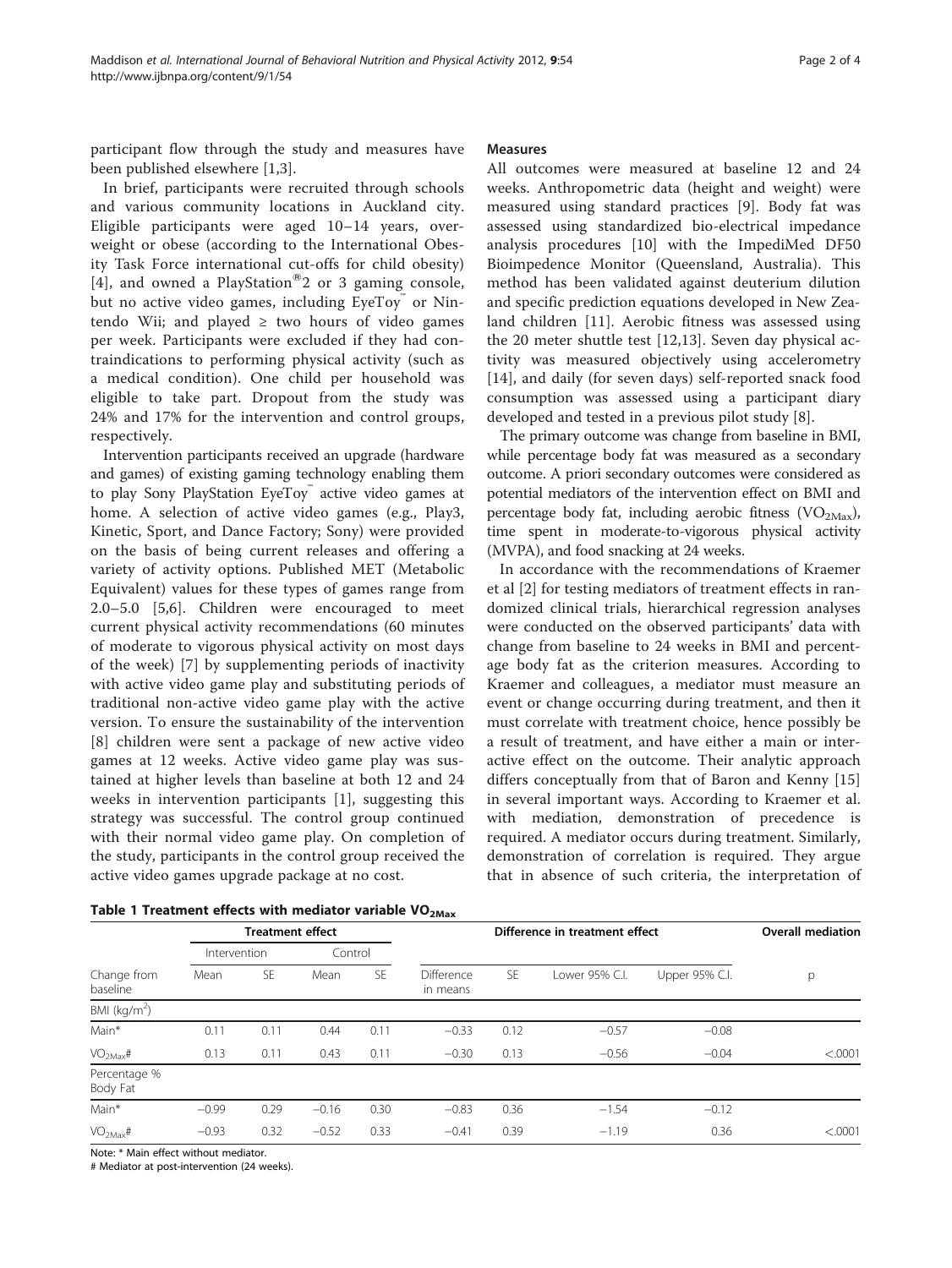whether a relationship is mediating or moderating is often arbitrary. The analytic model, in contrast to the several linear model proposed by Baron and Kenny, is exactly the same for moderators and mediators. The difference lies in how M (Mediator or Moderator) is defined in terms of time relation to treatment onset and correlation with treatment choice [2].

#### Results

All statistical analyses were performed using SAS version 9.1.3 (SAS Institute Inc. Cary NC) and R [16] version 2.10.0. Statistical tests were two-tailed and a 5% significance level maintained throughout the analyses. Only aerobic fitness at 24 weeks met the conditions for mediation, and was a significant mediator of all treatment outcomes  $(p < 0.0001)$  evaluated in the above models. The level of mediation differed for each response (Table 1). For change in BMI, the observed difference between the two treatment groups reduced from  $-0.3265$  ( $p = 0.01$ ) to  $-0.2992$  $(p = 0.02)$ , or approximately 8% when aerobic fitness was included. For percentage body fat, the observed group difference shifted from  $-0.291$  ( $p = 0.02$ ) to  $-0.4136$  $(p = 0.03)$ , or approximately 50%. No statistically significant mediating effects were found for any of the other variables of interest.

#### Conclusion

Playing active video games can have a positive effect on body composition in overweight or obese children and this effect is most likely mediated through improved aerobic fitness. Consistent with previous research [17] we found no effect of the intervention on measured physical activity. The lack of effect on measured physical activity might be in part explained by the large variability of physical activity within individuals and low measurement precision of accelerometers to capture non-ambulatory activity. Here aerobic fitness may have served as a proxy measure of increased physical activity. Future trials should examine other potential mediators related to this type of intervention. Such mediators might include attitudes to or preferences for physical activity, or changes in sedentary behaviour. Our study adopted a very pragmatic approach to video game play by allowing the participants as little or as much as they wished; however future studies may find greater utility in prescribing time spent in active gaming for greater effects on aerobic fitness.

#### Abbreviations

BMI: Body mass index; MVPA: Moderate-to-vigorous physical activity; VO2Max: Maximal oxygen consumption.

#### Competing interests

Sony Computer Entertainment Europe provided the gaming software for the study. The funders and Sony Computer Entertainment Europe played no role in the design, conduct or analysis of the study, nor in the interpretation and

reporting of the study findings. The authors declare they have no conflicts of interest.

#### Acknowledgements

This was an investigator-initiated study funded by a grant from the Health Research Council of New Zealand (07/077B). RM was supported by a Heart Foundation of New Zealand Fellowship. LF was supported by a Tertiary Education Commission Bright Futures Doctoral Scholarship. CNM is supported by the Heart Foundation of New Zealand Senior Fellowship (Grant 1380).

The authors would like to acknowledge the contributing co-investigators, Professor Anthony Rodgers, Ph.D, The George Institute for International Health, Sydney, New South Wales, Australia, Dr Maea Hohepa, Sport and Recreation New Zealand.

#### Author details

<sup>1</sup> Clinical Trials Research Unit, University of Auckland, Auckland, New Zealand. <sup>2</sup>School of Nursing, University of Auckland, Auckland, New Zealand. <sup>3</sup>School of Kinesiology, Faculty of Medical and Health Sciences, University of Western Ontario, London, ON, Canada.

#### Authors' contributions

RM provided study oversight. LF conducted the research and undertook data collection. YJ performed the statistical analyses. RM, CNM, AJ, AR all designed the research (project conception and development of overall research plan). RM wrote the paper. All authors assisted in interpretation of the analyses and revising the paper. All authors read and approved the final manuscript. RM takes primary responsibility for final content. RM has had full access to all of the data in the study and takes responsibility for the integrity of the data and the accuracy of the data analysis. All authors read and approved the final manuscript.

#### Received: 13 December 2011 Accepted: 3 May 2012 Published: 3 May 2012

#### References

- 1. Maddison R, Foley L, Ni Mhurchu C, et al: Effects of active video games on body composition: a randomized controlled trial. Am J Clin Nutr 2011, 94. doi:10.3945/ajcn.3110.009142.
- 2. Kraemer H, Wilson GT, Fairburn CG, Agras WS: Mediators and moderators of treatment effects in randomized clinical trials. Arch General Psych 2002, 59:877–883.
- 3. Maddison R, Foley L, Ni Mhurchu C, et al: Active video games to improve body composition and increase physical activity in overweight children: design and conduct of the Electronic Games to Aid Motivation to Exercise (eGAME) randomised controlled trial. BMC Publ Health 2009, 9 (1):146.
- 4. Cole TJ, Bellizzi MC, Flegal KM, Dietz WH: Establishing a standard definition for child overweight and obesity worldwide: international survey. BMJ 2000, 320:1240–1243.
- 5. Biddiss E, Irwin J: Active video games to promote physical activity in children and youth. Arch Ped Adolesc Med 2010, 164(7):664–672.
- 6. Maddison R, Ni Mhurchu C, Jull A, Jiang Y, Prapavessis H, Rodgers A: Energy expended playing video console games: an opportunity to increase children's physical activity? Ped Exerc Sci 2007, 19(3):334–343.
- 7. Sport and Recreation New Zealand. Activity Guidelines (5-18 year olds); 2009. http://www.sparc.org.nz/getting-active/activity-guidelines.
- 8. Ni Mhurchu C, Maddison R, Jiang Y, Jull A, Prapavessis H, Rodgers A: From couch potatoes to jumping beans: a pilot study of the effect of active video games on physical activity in children. Int J Behav Nutr Phys Act 2008, 5(8). doi:10.1186/1479-5868-1185-1188.
- 9. McArdle WD, Katch FI, Katch VL: Exercise Physiology: Energy, Nutrition, and Human Performance. Philadelphia: Lea and Febiger; 1991.
- 10. Lukaski HC, Bolonchuk WW, Hall CB, Siders WA: Validation of tetrapolar bioelectrical impedance method to assess human body composition. J Appl Physiol 1986, 60(4):1327-1332.
- 11. Rush E, Puniani K, Valencia M, Davies P, Plank L: Estimation of body fatness from body mass index and bioelectrical impedance: comparison of New Zealand European, Maori and Pacific Island children. Eur J Clin Nutr 2003, 57:1394–1401.